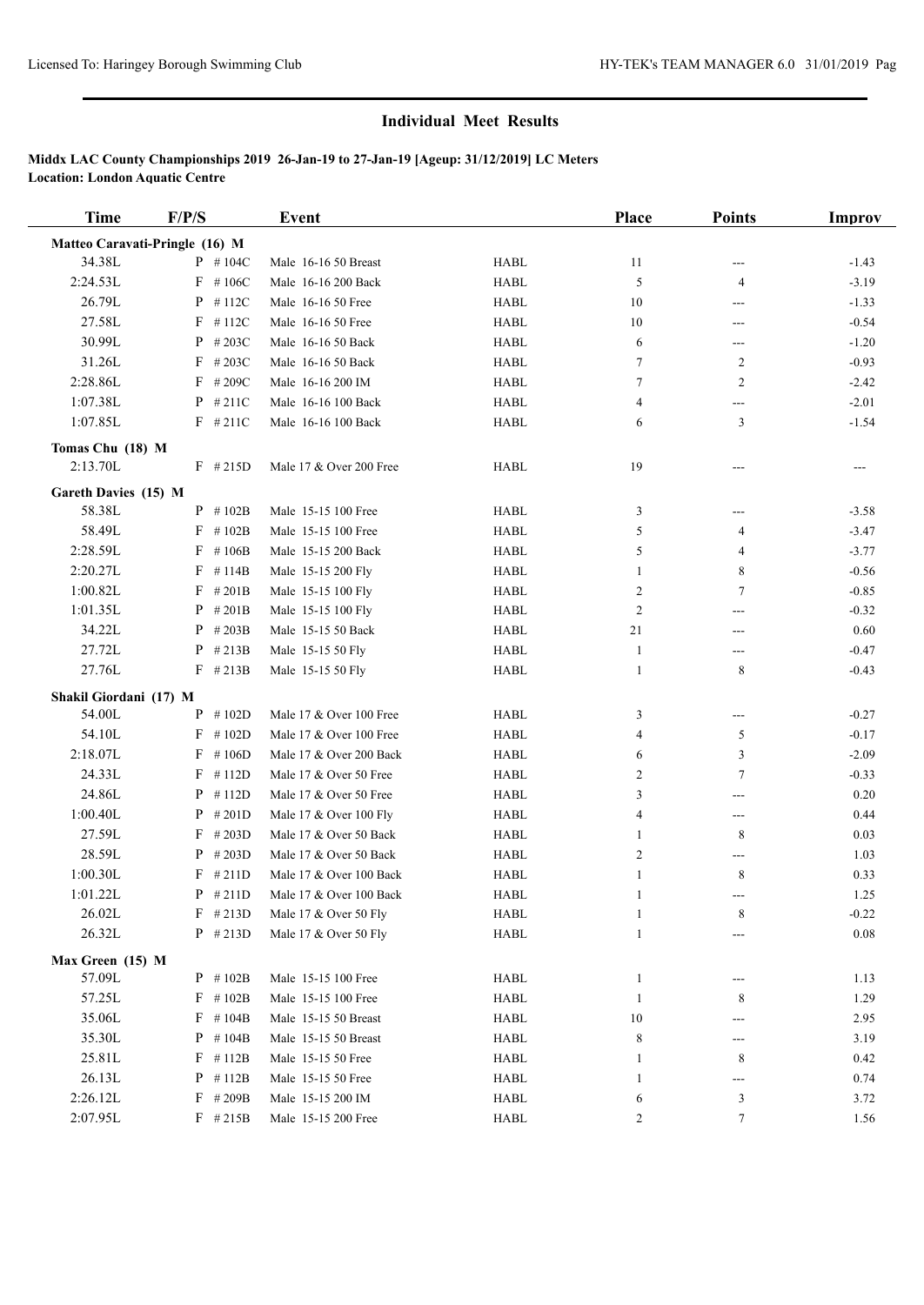## **Individual Meet Results**

# **Middx LAC County Championships 2019 26-Jan-19 to 27-Jan-19 [Ageup: 31/12/2019] LC Meters Location: London Aquatic Centre**

| <b>Time</b>                 | F/P/S                         | <b>Event</b>              |             | Place          | <b>Points</b>              | <b>Improv</b>   |
|-----------------------------|-------------------------------|---------------------------|-------------|----------------|----------------------------|-----------------|
|                             | Arun Hamilton McMahon (14) M  |                           |             |                |                            |                 |
| 37.01L                      | $P$ #104A                     | Male 14-14 50 Breast      | <b>HABL</b> | 11             |                            | $-2.09$         |
| 2:46.19L                    | $F$ #106A                     | Male 14-14 200 Back       | <b>HABL</b> | 9              | ---                        | $-6.60$         |
| 1:27.43L                    | $P$ #110A                     | Male 14-14 100 Breast     | <b>HABL</b> | 11             | ---                        | $-5.27$         |
| 1:29.23L                    | $F$ #110A                     | Male 14-14 100 Breast     | <b>HABL</b> | 8              | $\mathbf{1}$               | $-3.47$         |
| 28.59L                      | $F$ #112A                     | Male 14-14 50 Free        | <b>HABL</b> | 7              | 2                          | $-4.37$         |
| 28.72L                      | $P$ #112A                     | Male 14-14 50 Free        | <b>HABL</b> | 7              | ---                        | $-4.24$         |
| 31.05L                      | $F$ #203A                     | Male 14-14 50 Back        | <b>HABL</b> | 1              | 8                          | $-3.07$         |
| 31.09L                      | $P$ #203A                     | Male 14-14 50 Back        | <b>HABL</b> | 1              | ---                        | $-3.03$         |
| 1:11.43L                    | $F$ #211A                     | Male 14-14 100 Back       | <b>HABL</b> | 5              | 4                          | $-5.26$         |
| 1:13.46L                    | $P$ #211A                     | Male 14-14 100 Back       | <b>HABL</b> | 6              | $---$                      | $-3.23$         |
| 32.06L                      | $P$ #213A                     | Male 14-14 50 Fly         | <b>HABL</b> | 11             | ---                        | $-1.69$         |
|                             |                               |                           |             |                |                            |                 |
| Max Hanson (16) M<br>58.76L | $P$ #102C                     | Male 16-16 100 Free       | <b>HABL</b> | 13             | ---                        | $-0.19$         |
| 30.88L                      | $F$ #104C                     | Male 16-16 50 Breast      | <b>HABL</b> | $\overline{c}$ | $\tau$                     | $-0.17$         |
| 31.60L                      | $P$ #104C                     | Male 16-16 50 Breast      | <b>HABL</b> | 2              | ---                        | 0.55            |
| 1:10.64L                    | $F$ #110C                     | Male 16-16 100 Breast     | <b>HABL</b> | 2              | $\tau$                     | 1.39            |
| 1:12.31L                    | $P$ #110C                     | Male 16-16 100 Breast     | <b>HABL</b> | 3              | ---                        | 3.06            |
| 26.91L                      | $P$ # 112C                    | Male 16-16 50 Free        | <b>HABL</b> | 12             |                            | 0.31            |
| 32.75L                      | $P$ # 203C                    | Male 16-16 50 Back        | <b>HABL</b> | 13             | ---                        | 1.18            |
| 2:41.90L                    | $F$ #205C                     | Male 16-16 200 Breast     | <b>HABL</b> | 3              | ---<br>6                   | 5.69            |
| 2:25.98L                    | $F$ #209C                     | Male 16-16 200 IM         | <b>HABL</b> | 5              | 4                          |                 |
| 28.93L                      | $P$ #213C                     |                           |             |                |                            | 2.03<br>$-0.40$ |
| 29.00L                      |                               | Male 16-16 50 Fly         | <b>HABL</b> | 8              | ---                        |                 |
| 2:11.07L                    | $F$ #213C                     | Male 16-16 50 Fly         | <b>HABL</b> | 9              | ---                        | $-0.33$         |
|                             | $F$ #215C                     | Male 16-16 200 Free       | <b>HABL</b> | 10             | ---                        | $-0.77$         |
| Hayden Hoole (15) M         |                               |                           |             |                |                            |                 |
| 34.90L                      | $F$ #104B                     | Male 15-15 50 Breast      | <b>HABL</b> | 8              | 1                          | $-1.16$         |
| 34.99L                      | $P$ #104B                     | Male 15-15 50 Breast      | <b>HABL</b> | 7              | $---$                      | $-1.07$         |
| 1:23.86L                    | $P$ #110B                     | Male 15-15 100 Breast     | <b>HABL</b> | 16             | $\qquad \qquad \text{---}$ | 0.62            |
| 27.21L                      | $F$ #112B                     | Male 15-15 50 Free        | <b>HABL</b> | 8              | 1                          | $-0.76$         |
| 27.69L                      | $P$ # 112B                    | Male 15-15 50 Free        | <b>HABL</b> | 9              | ---                        | $-0.28$         |
| 31.22L                      | $F$ # 203B                    | Male 15-15 50 Back        | <b>HABL</b> | 6              | 2.5                        | $-2.18$         |
| 31.54L                      | $P$ # 203B                    | Male 15-15 50 Back        | <b>HABL</b> | 9              | $---$                      | $-1.86$         |
| 1:11.97L                    | $P$ #211B                     | Male 15-15 100 Back       | HABL        | 15             | ---                        | $-5.50$         |
| 28.90L                      | $F$ #213B                     | Male 15-15 50 Fly         | <b>HABL</b> | 5              | 4                          | $-1.36$         |
| 29.46L                      | $P$ # 213B                    | Male 15-15 50 Fly         | <b>HABL</b> | 6              |                            | $-0.80$         |
|                             | Alejandro Isaza Ocampo (18) M |                           |             |                |                            |                 |
| 57.66L                      | $P$ #102D                     | Male 17 & Over 100 Free   | <b>HABL</b> | 26             | ---                        | 0.15            |
| 1:05.14L                    | $P$ # 201D                    | Male 17 & Over 100 Fly    | <b>HABL</b> | 15             | ---                        | 2.14            |
| 30.80L                      | $P$ # 203D                    | Male 17 & Over 50 Back    | <b>HABL</b> | 13             |                            | 0.18            |
| 1:07.86L                    | $P$ # 211D                    | Male 17 & Over 100 Back   | <b>HABL</b> | 9              | ---                        | 2.63            |
| 1:10.26L                    | $F$ #211D                     | Male 17 & Over 100 Back   | <b>HABL</b> | 10             | ---                        | 5.03            |
| Alex Mackay (27) M          |                               |                           |             |                |                            |                 |
| 56.36L                      | $P$ #102D                     | Male 17 & Over 100 Free   | HABL        | 18             |                            | ---             |
| Rose Pepperday (18) F       |                               |                           |             |                |                            |                 |
| 1:17.04L                    | $P$ #101D                     | Female 17 & Over 100 Fly  | <b>HABL</b> | 20             | ---                        | 1.88            |
| 4:54.09L                    | $F$ #107D                     | Female 17 & Over 400 Free | HABL        | 9              | ---                        | 0.70            |
|                             |                               |                           |             |                |                            |                 |